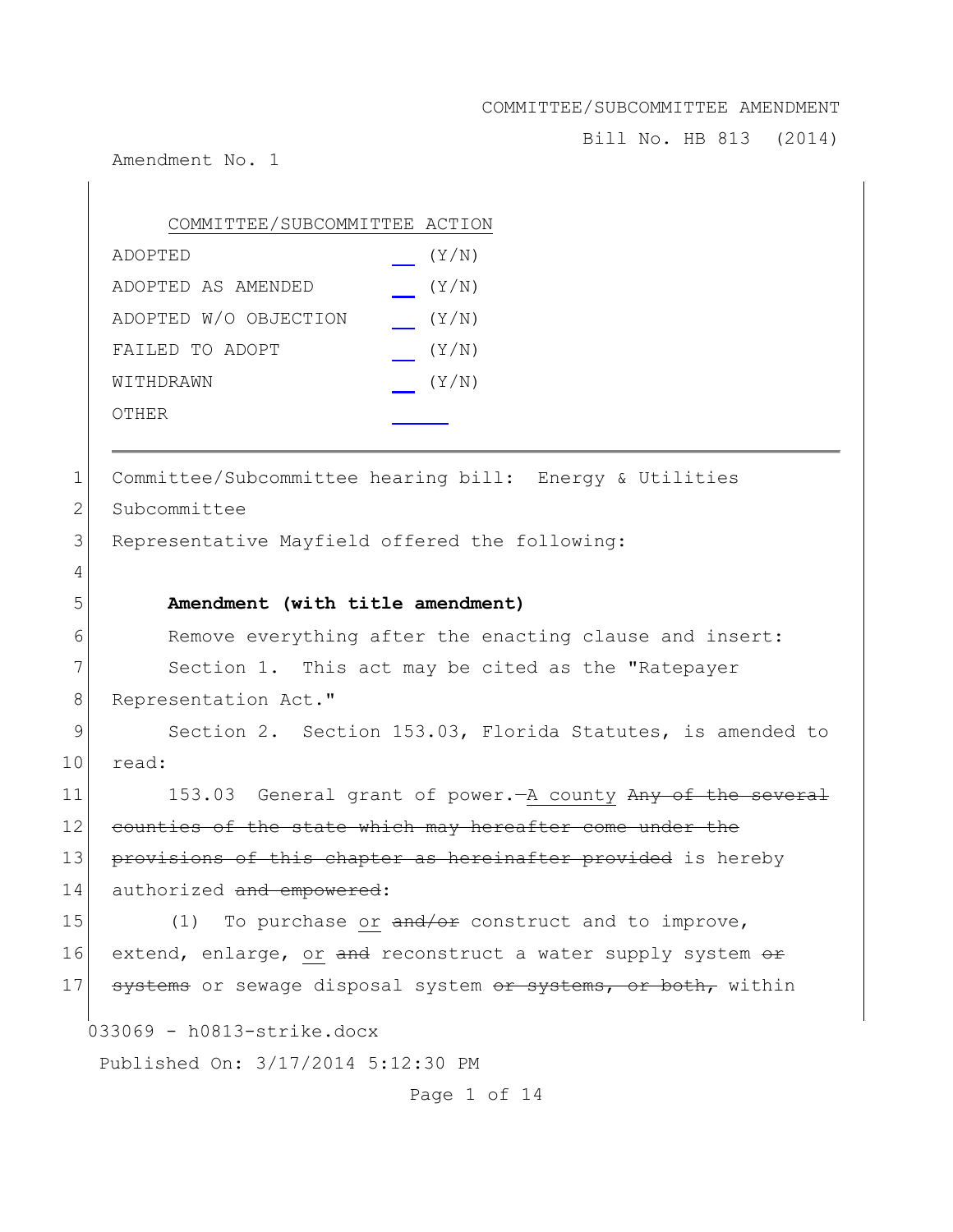Bill No. HB 813 (2014)

Amendment No. 1

| 18 | the such county and any adjoining county or counties; and to     |
|----|------------------------------------------------------------------|
| 19 | purchase and/or construct or reconstruct water system            |
| 20 | improvements or sewer improvements, or both, within such county  |
| 21 | and any adjoining county or counties and to operate, manage, and |
| 22 | control those all such systems so purchased and/or constructed   |
| 23 | and all properties pertaining thereto; and to furnish and supply |
| 24 | water and sewage collection and disposal services to any of such |
| 25 | counties and to any municipalities and any persons, firms, or    |
| 26 | corporations, public or private, in any of such counties. $\div$ |
| 27 | provided, However, that none of the facilities described in      |
| 28 | provided by this chapter may be constructed, owned, operated, or |
| 29 | maintained by the county on property located within the          |
| 30 | corporate limits of a any municipality without the consent of    |
| 31 | the governing council, commission or body having general         |
| 32 | legislative authority in the government of such municipality     |
| 33 | unless the such facilities were owned by the county before the   |
| 34 | on such property prior to the time such property was included    |
| 35 | within the corporate limits of the such municipality.            |
| 36 | If a municipality, pursuant to a franchise agreement<br>(a)      |
| 37 | with a county or by county resolution or ordinance, is           |
| 38 | authorized to provide water service or sewage collection and     |
| 39 | disposal services in an unincorporated area of the county, the   |
| 40 | No county may not shall furnish any of the facilities described  |
| 41 | in provided by this chapter to that unincorporated area any      |
| 42 | property already being furnished like facilities by any          |
| 43 | municipality without the express consent of the governing        |
|    |                                                                  |

033069 - h0813-strike.docx

Published On: 3/17/2014 5:12:30 PM

Page 2 of 14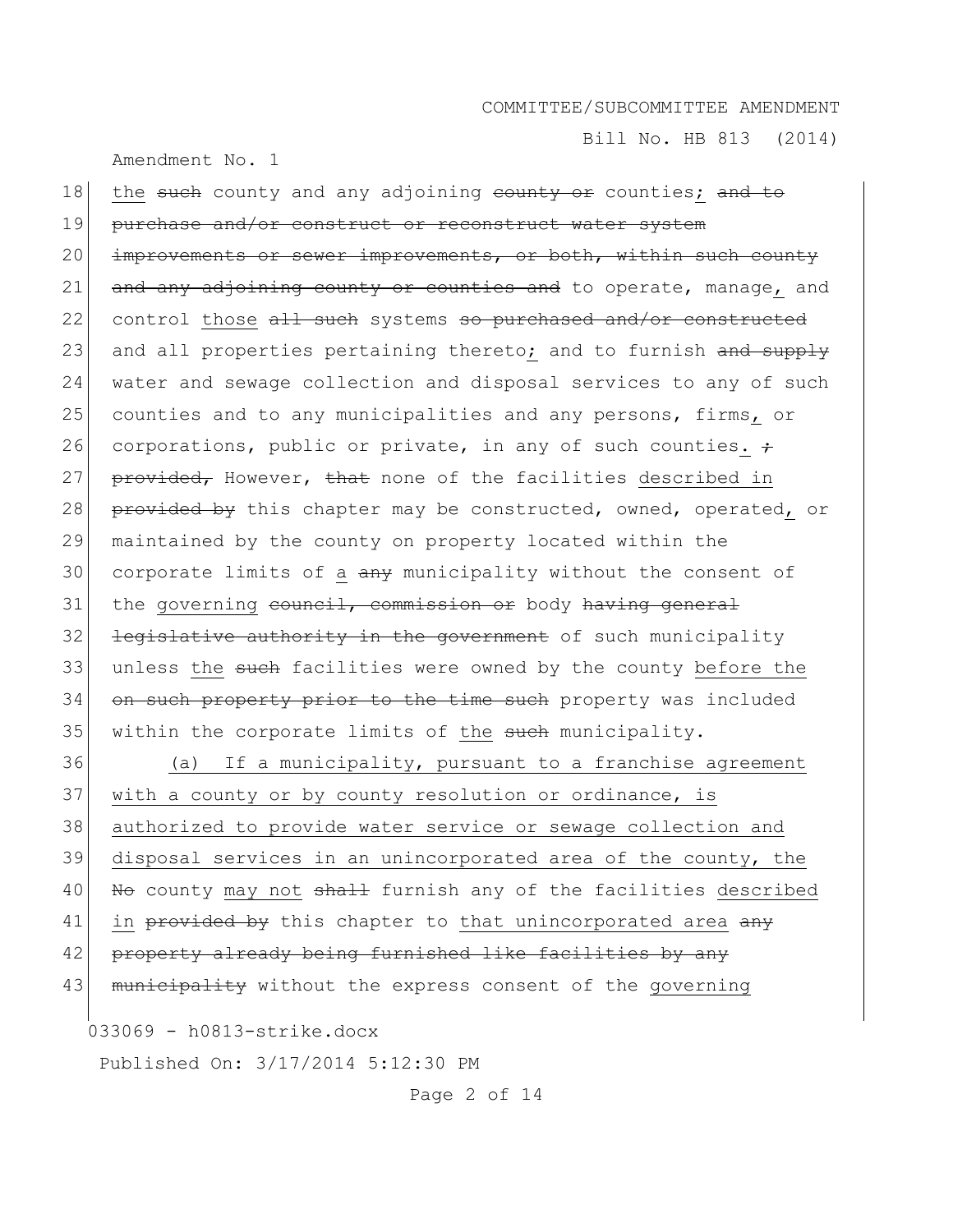Bill No. HB 813 (2014)

|    | Amendment No. 1                                                  |
|----|------------------------------------------------------------------|
| 44 | council, commission or body having general legislative authority |
| 45 | in the government of that such municipality until the franchise  |
| 46 | agreement, resolution, or ordinance has expired or is no longer  |
| 47 | in effect. If the county thereafter elects to provide water      |
| 48 | service or sewage collection and disposal services to the        |
| 49 | unincorporated area, the county, pursuant to the requirements of |
| 50 | s. 125.3401, may purchase the facilities owned by the            |
| 51 | municipality that are located in and used to serve the           |
| 52 | unincorporated area. The county must compensate the              |
| 53 | municipality for the fair market value of such facilities.       |
| 54 | (b) If the franchise agreement, resolution, or ordinance         |
| 55 | contains no term or date after which the municipality's          |
| 56 | authority expires, the county, pursuant to the requirements of   |
| 57 | s. 125.3401, may purchase the facilities owned by the            |
| 58 | municipality that are located in and used to serve the           |
| 59 | unincorporated area, subject to the following requirements:      |
| 60 | 1. A majority of the ratepayers in the unincorporated            |
| 61 | area, either by vote in a referendum or written response to a    |
| 62 | mail survey, have agreed to receive water service or sewage      |
| 63 | collection and disposal services from the county;                |
| 64 | The county compensates the municipality for the fair<br>2.       |
| 65 | market value of the facilities purchased from the municipality   |
| 66 | to serve the unincorporated area; and                            |
| 67 | The purchase does not occur before July 1, 2016.<br>3.           |
| 68 | To issue water revenue bonds and/or sewer revenue<br>(2)         |
| 69 | bonds or general obligation bonds of the county to pay all or a  |
|    | 033069 - h0813-strike.docx                                       |
|    | Published On: 3/17/2014 5:12:30 PM                               |
|    | Page 3 of 14                                                     |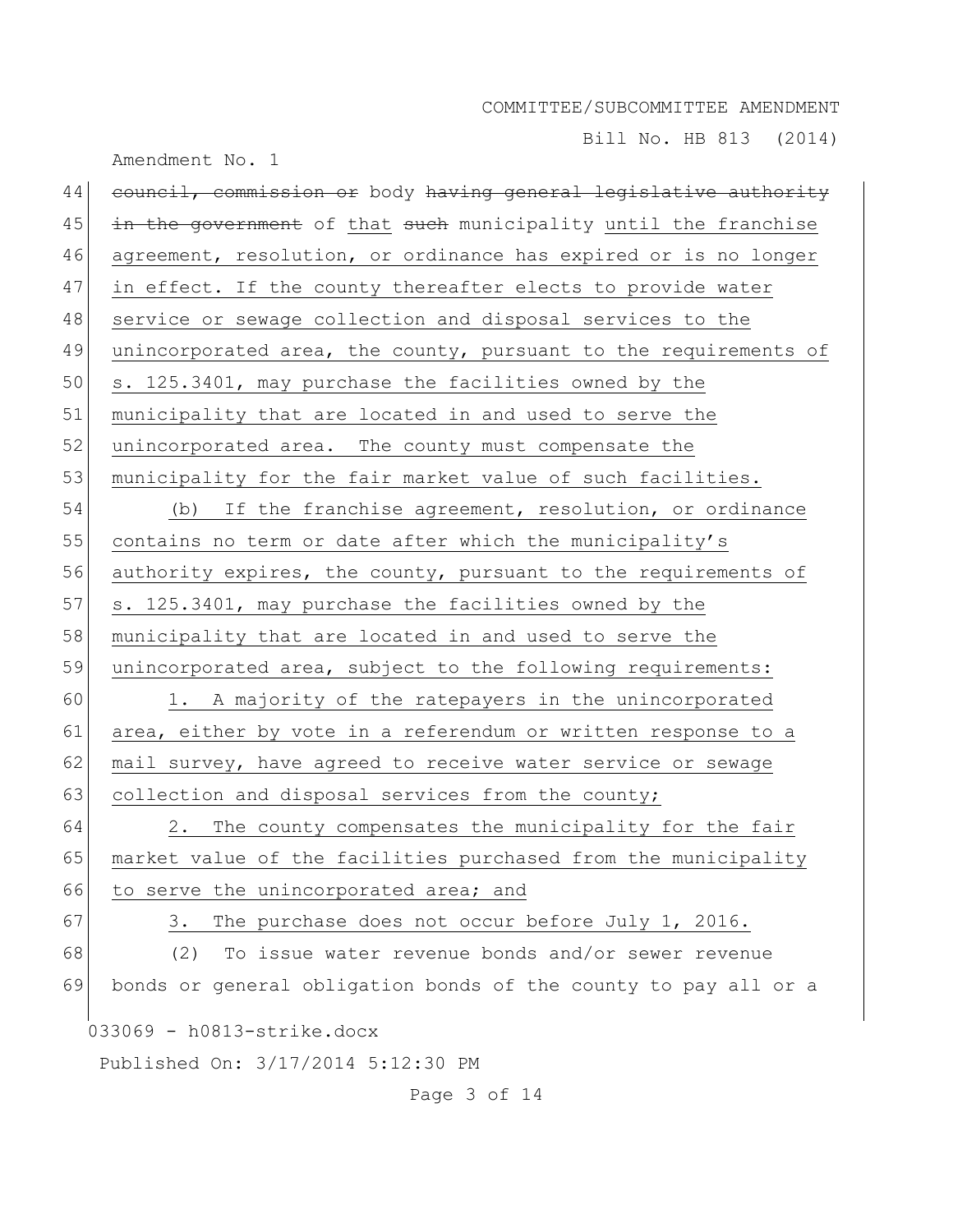Bill No. HB 813 (2014)

Amendment No. 1

70 part of the cost of such purchase and/or construction or 71 reconstruction.

72 (3) To fix and collect rates, fees and other charges for 73 the service and facilities furnished by any such water supply 74 system or water system improvements and sewage disposal system 75 or sewer improvements and to fix and collect charges for making 76 connections with the water system of the county.

77 (4) To receive and accept from the Federal Government or 78 any agency thereof grants for or in aid of the planning, 79 purchase, construction, reconstruction, or financing of any 80 facility and to receive and accept contributions from any source 81 of either money, property, labor, or other things of value to be 82 held, used, and applied only for the purpose for which such 83 grants and contributions may be made.

84 (5) To acquire in the name of the county by gift, purchase 85 as hereinafter provided or by the exercise of the right of 86 eminent domain, such lands and rights and interests therein, 87 including lands under water and riparian rights, and to acquire 88 such personal property as it may deem necessary for the 89 efficient operation or for the extension of or the improvement 90 of any facility purchased or constructed under the provisions of 91 this chapter and to hold and dispose of all real and personal 92 property under its control; provided, however, that no county 93 shall have the right to exercise the right of eminent domain 94 over any such lands or rights or interests therein or any 95 personal property owned by any municipality within the state nor

033069 - h0813-strike.docx

Published On: 3/17/2014 5:12:30 PM

Page 4 of 14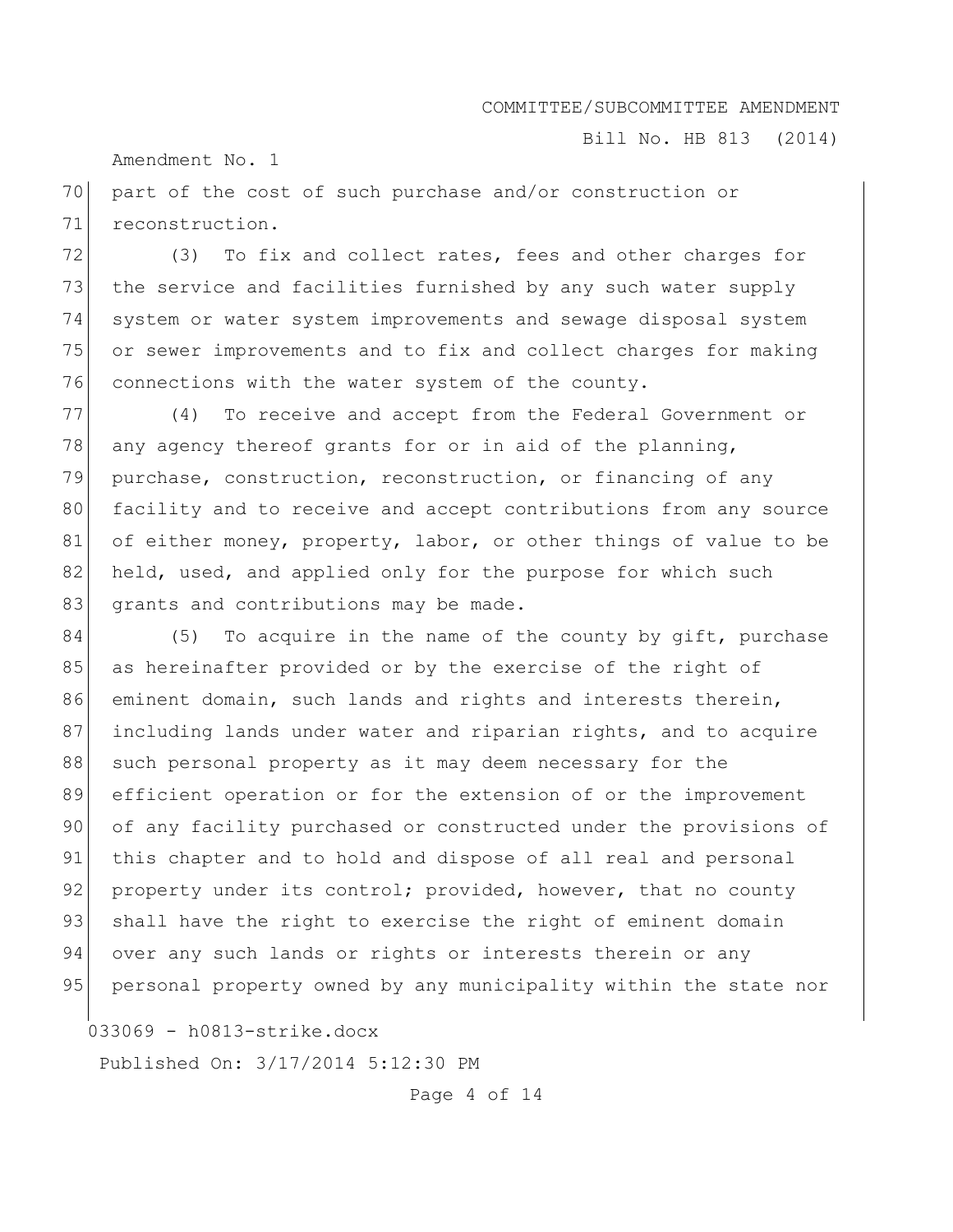Amendment No. 1

Bill No. HB 813 (2014)

96 to exercise such right with respect to any privately owned water 97 supply system or sewage disposal system including without 98 limitation ponds, streams and surface waters constituting a part 99 thereof, provided any such system is primarily used, owned or 100 operated by an industrial or manufacturing plant for its own use 101 as a water supply system or in disposing of its industrial 102 wastes.

103 (6) To make and enter into all contracts and agreements 104 necessary or incidental to the performance of its duties and the 105 execution of its powers under this chapter and to employ such 106 consulting and other engineers, superintendents, managers, 107 construction and accounting experts and attorneys and such other 108 employees and agents as it may deem necessary in its judgment 109 and to fix their compensation.

 (7) Subject to the provisions and restrictions as may be set forth in the resolution hereinafter mentioned authorizing or 112 securing any bonds issued under the provisions of this chapter to enter into contracts with the government of the United States or any agency or instrumentality thereof or with any other 115 county or with any municipality, private corporation, copartnership, association, or individual providing for or relating to the acquisition and supplying of water and the 118 collection, treatment and disposal of sewage.

119 (8) To acquire by gift or purchase at a price to be 120 mutually agreed upon, any of the facilities or portions thereof, 121 provided for by this chapter, which shall, prior to such

033069 - h0813-strike.docx

Published On: 3/17/2014 5:12:30 PM

Page 5 of 14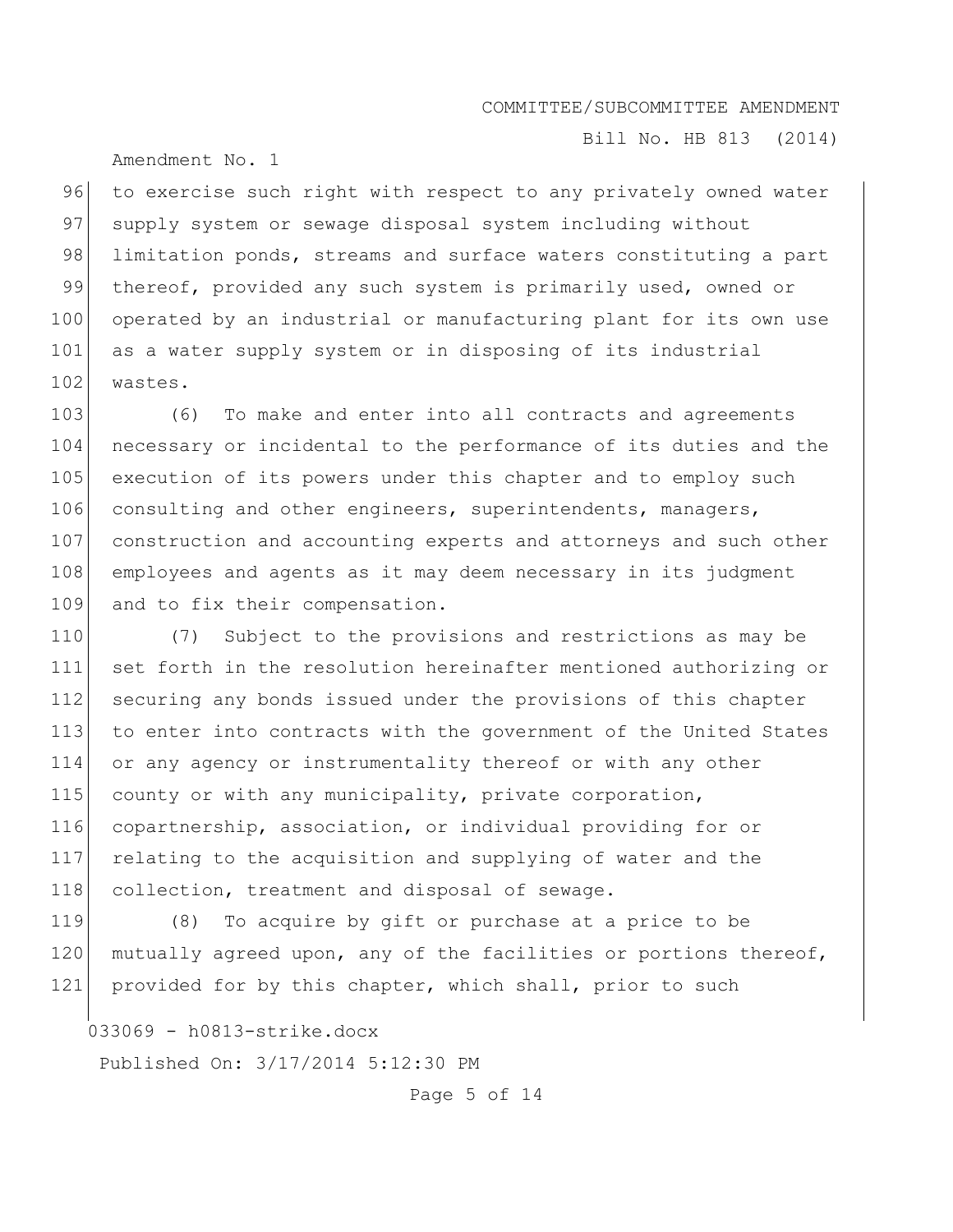Amendment No. 1

Bill No. HB 813 (2014)

122 acquisition, have been owned by any private person, group, firm, 123 partnership, association or corporation; provided, however, if 124 the price for same cannot be agreed upon, the price shall be 125 determined by an arbitration board consisting of three persons, 126 one of whom shall be selected by the board of county 127 commissioners, one shall be appointed by the private company or 128 corporation, and the two persons so selected shall select a 129 third member of said board; and provided, further, that in the 130 event said board cannot agree as to the price to be paid by the 131 said board of county commissioners, then the board of county 132 commissioners shall exercise the right of eminent domain.

133 (9) To enter into agreements and contracts with building 134 contractors erecting improvements within any duly platted 135 subdivision within the county, the terms of which said 136 agreements or contracts may provide that such building 137 contractors shall install within such subdivision water mains, 138 lines and equipment and sewer mains and lines, to be approved by 139 the county commission, said mains and lines to run to a point or 140 location to be agreed upon, at which said point or location said 141 mains and lines shall be connected to the water supply system or 142 water system improvements and/or to the sewage disposal system 143 or sewer improvements of the county. In the event such 144 agreements or contracts are entered into they shall provide that 145 upon the connection of the mains or lines within the subdivision 146 to the water or sewer facilities of the county said mains, lines 147 and equipment running to the various privately owned parcels of

033069 - h0813-strike.docx

Published On: 3/17/2014 5:12:30 PM

Page 6 of 14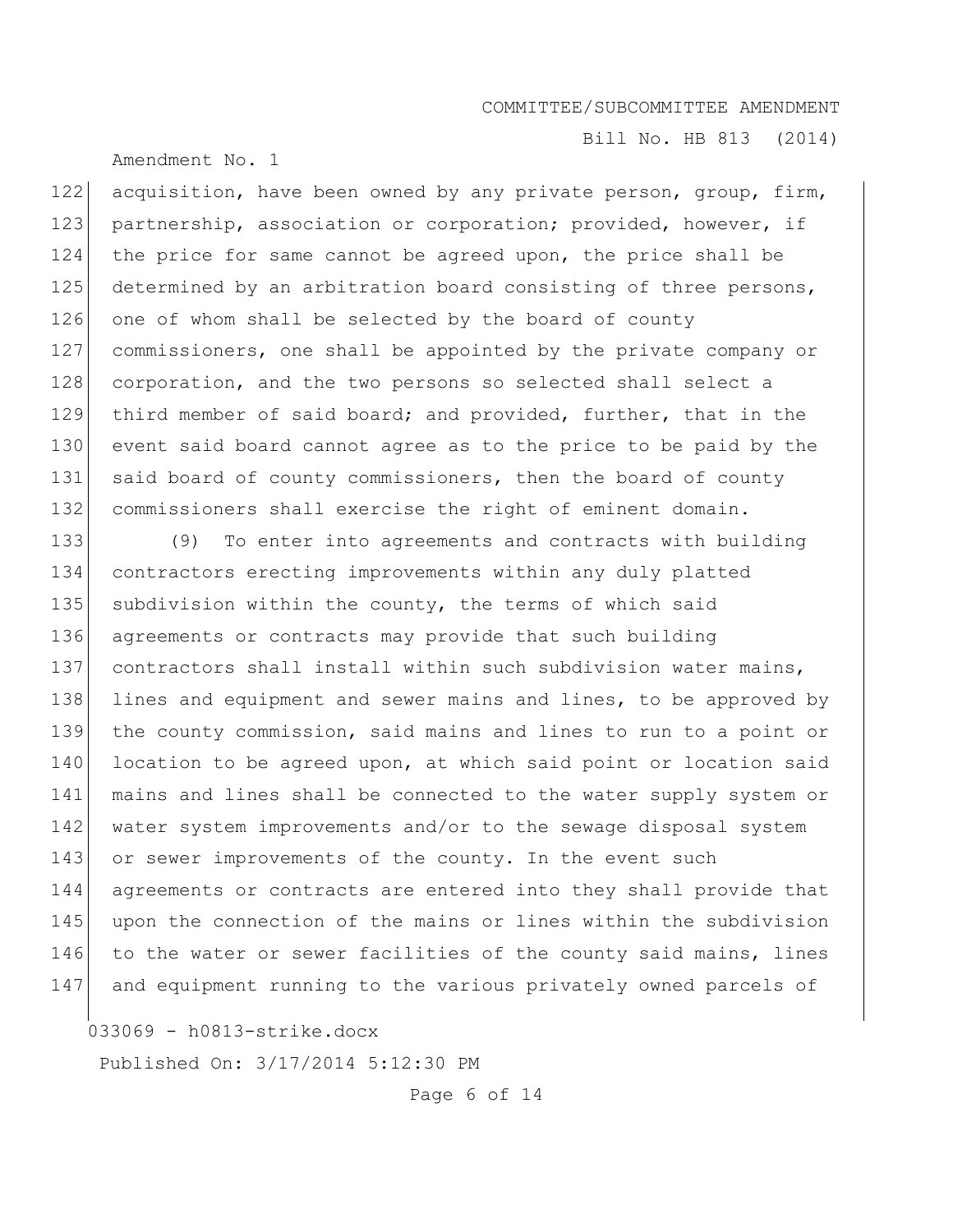Bill No. HB 813 (2014)

Amendment No. 1

148 land within such subdivision shall become the property of the 149 county and shall become a part of the county water system 150 improvements and/or sewer improvements.

151 (10) To restrain, enjoin or otherwise prevent any person 152 or corporation, public or private, from contaminating or 153 polluting (as defined in s. 387.08) any source of water supply 154 from which is obtained water for human consumption to be used in 155 any water supply system or water system improvement as 156 authorized by this chapter, and to restrain, enjoin or otherwise 157 prevent the violation of any provision of this chapter or any 158 resolution, rule or regulation adopted pursuant to the powers 159 granted by this chapter; provided, however, that this chapter 160 shall not apply to or affect any existing contract that a 161 municipality may have for water or sewage disposal without the 162 consent of both parties to said contract but this subsection 163 shall not authorize the institution or prosecution of any 164 proceeding hereunder nor the adoption of any resolution, rule or 165 regulation which shall in anywise affect the right of any 166 industrial or manufacturing plant to discharge industrial waste 167 into any nonnavigable or navigable waters unless such waters are 168 now being used or are hereafter used hereunder as a source of 169 water for human consumption and unless the industrial wastes of 170 any such plant are not being discharged into such waters prior 171 to the time that action is taken by the commission under this 172 chapter to include such water as a part of any water supply 173 system.

033069 - h0813-strike.docx Published On: 3/17/2014 5:12:30 PM

Page 7 of 14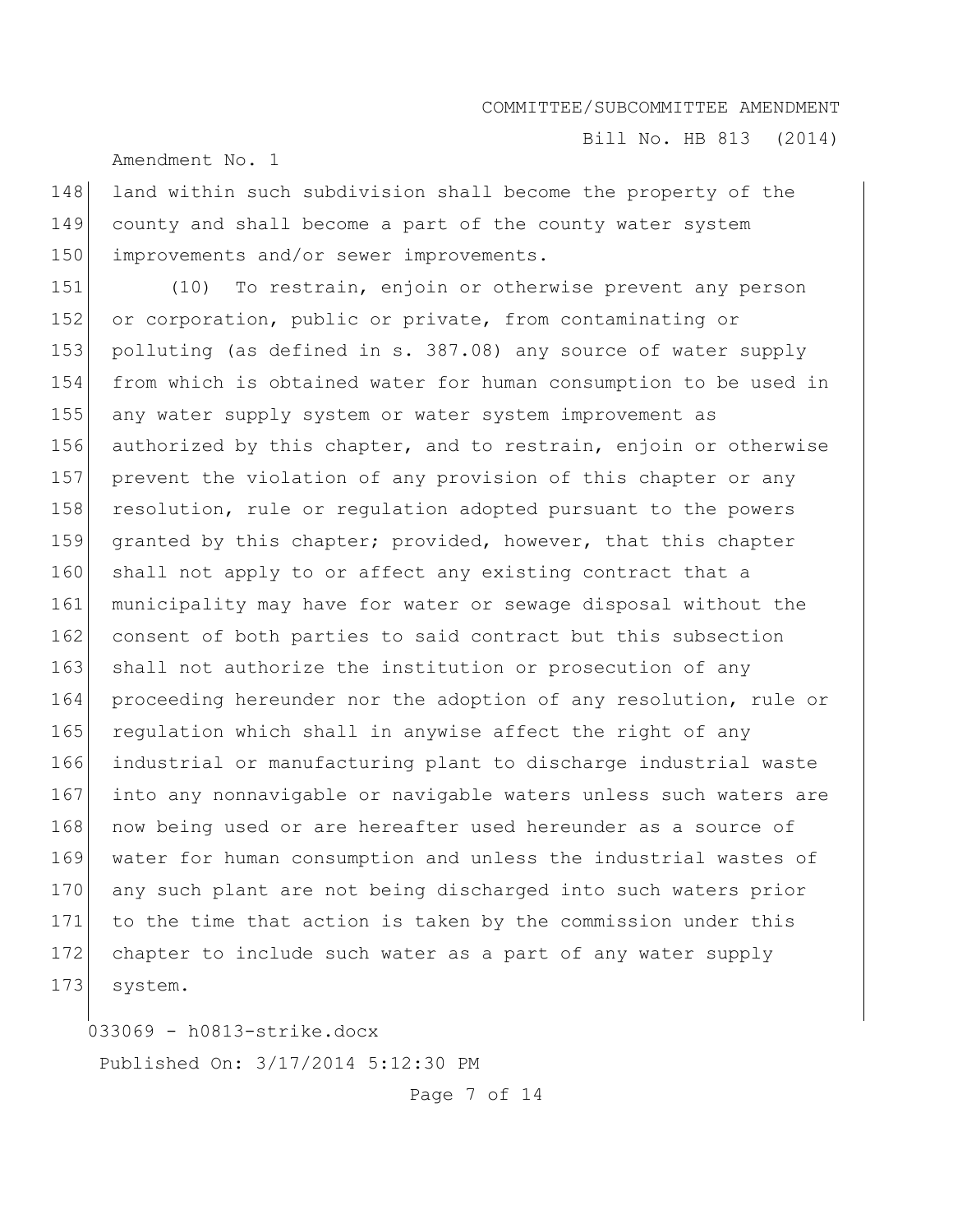Bill No. HB 813 (2014)

Amendment No. 1

174 (11) To acquire by gift or purchase, at such price, and 175 upon such deferred or other terms, as may be mutually agreed 176 upon, all the capital stock of any domestic or foreign 177 corporation which, prior to such acquisition, shall have owned 178 or operated any of the facilities or portions thereof provided 179 for by this chapter; to pledge the revenues from the facilities 180 as security for payment of the purchase price for said stock; 181 and to operate the facilities through the corporation so 182 acquired or to dissolve said corporation and operate the 183 facilities in any other manner authorized by law. 184 Section 3. Subsection (2) of section 180.02, Florida 185 Statutes, is amended to read: 186 180.02 Powers of municipalities.-187 (2) A Any municipality may extend and execute all of its 188 applicable corporate powers to accomplish applicable for the 189 accomplishment of the purposes of this chapter outside of its 190 corporate limits, as hereinafter provided and as may be 191 desirable or necessary to promote for the promotion of the 192 public health, safety, and welfare or to accomplish for the 193 accomplishment of the purposes of this chapter.; provided, 194 However, such that said corporate powers do shall not extend or 195 apply within the corporate limits of another municipality. 196 Further, any applicable corporate power does not extend or apply 197 within an unincorporated area in which that power has not been 198 executed prior to July 1, 2014, or within an unincorporated area

199 in which a county has exercised its authority to provide water

033069 - h0813-strike.docx

Published On: 3/17/2014 5:12:30 PM

Page 8 of 14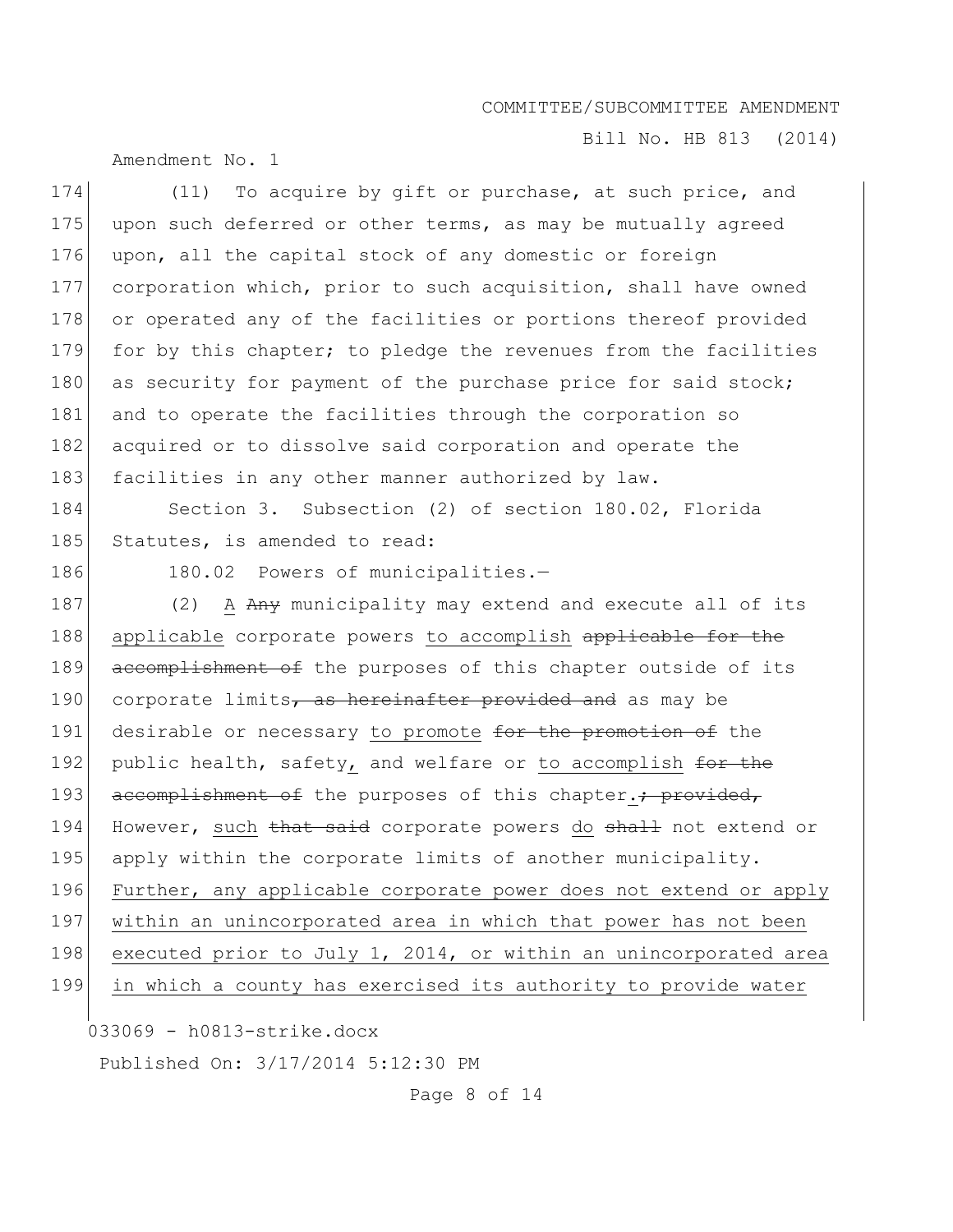Bill No. HB 813 (2014)

Amendment No. 1

200 service or sewage collection and disposal services pursuant to 201 s. 153.03(1)(a) or (b), without the express consent of a 202 majority of the commissioners at a duly noticed meeting of the 203 board of county commissioners of that county.

204 Section 4. Section 180.191, Florida Statutes, is amended 205 to read:

206 180.191 Limitation on rates charged consumer outside city  $207$  limits. $-$ 

208 (1) Any municipality within the state operating a water or 209 sewer utility outside of the boundaries of such municipality 210 shall charge consumers outside the boundaries rates, fees, and 211 charges determined in one of the following manners:

212  $\vert$  (a) It may charge the same rates, fees, and charges as 213 consumers inside the municipal boundaries. However, in addition 214 thereto, the municipality may add a surcharge of not more than 215 25 percent of such rates, fees, and charges to consumers outside 216 the boundaries. Fixing of such rates, fees, and charges in this 217 manner shall not require a public hearing except as may be 218 provided for service to consumers inside the municipality.

219  $\vert$  (b) It may charge rates, fees, and charges that are just 220 and equitable and which are based on the same factors used in 221 fixing the rates, fees, and charges for consumers inside the 222 municipal boundaries. In addition thereto, the municipality may 223 add a surcharge not to exceed 25 percent of such rates, fees, 224 and charges for said services to consumers outside the 225 boundaries. However, the total of all such rates, fees, and

033069 - h0813-strike.docx

Published On: 3/17/2014 5:12:30 PM

Page 9 of 14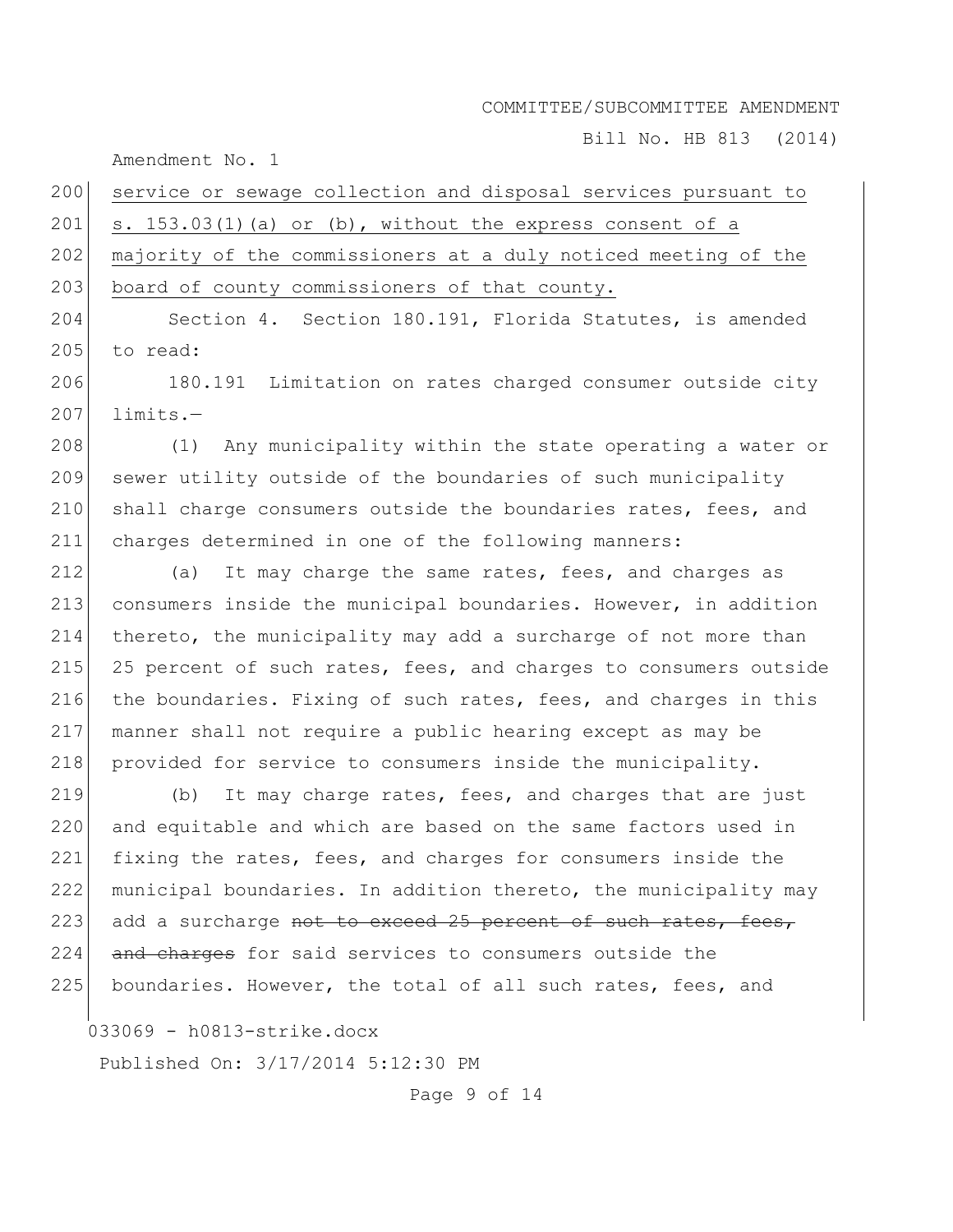Amendment No. 1

Bill No. HB 813 (2014)

226 charges for the services to consumers outside the boundaries 227 shall not be more than 25  $50$  percent greater than  $\frac{1}{100}$  excess of 228 the total amount the municipality charges consumers served 229 within the municipality for corresponding service. No such 230 rates, fees, and charges shall be fixed until after a public 231 hearing at which all of the users of the water or sewer systems; 232 owners, tenants, or occupants of property served or to be served 233 thereby; and all others interested shall have an opportunity to 234 be heard concerning the proposed rates, fees, and charges. Any 235 change or revision of such rates, fees, or charges may be made 236 in the same manner as such rates, fees, or charges were 237 originally established, but if such change or revision is to be 238 made substantially pro rata as to all classes of service, both 239 inside and outside the municipality, no hearing or notice shall 240 be required.

241 (c) The amount of any surcharge imposed pursuant to this 242 subsection must be clearly stated as a separate line item on the 243 bill of each customer to which the surcharge is applied. 244 (2) A ratepayer in an unincorporated area of a county who 245 is receiving water or sewer utility services from a municipality 246 may petition the Public Service Commission or, if the 247 municipality is located in a county that has elected to regulate 248 water and sewer utilities pursuant to chapter 367, may petition 249 the county for a review of the rates, fees, or charges being 250 imposed by the municipality. The Public Service Commission or 251 the county, as applicable, shall accept such petition and

033069 - h0813-strike.docx

Published On: 3/17/2014 5:12:30 PM

Page 10 of 14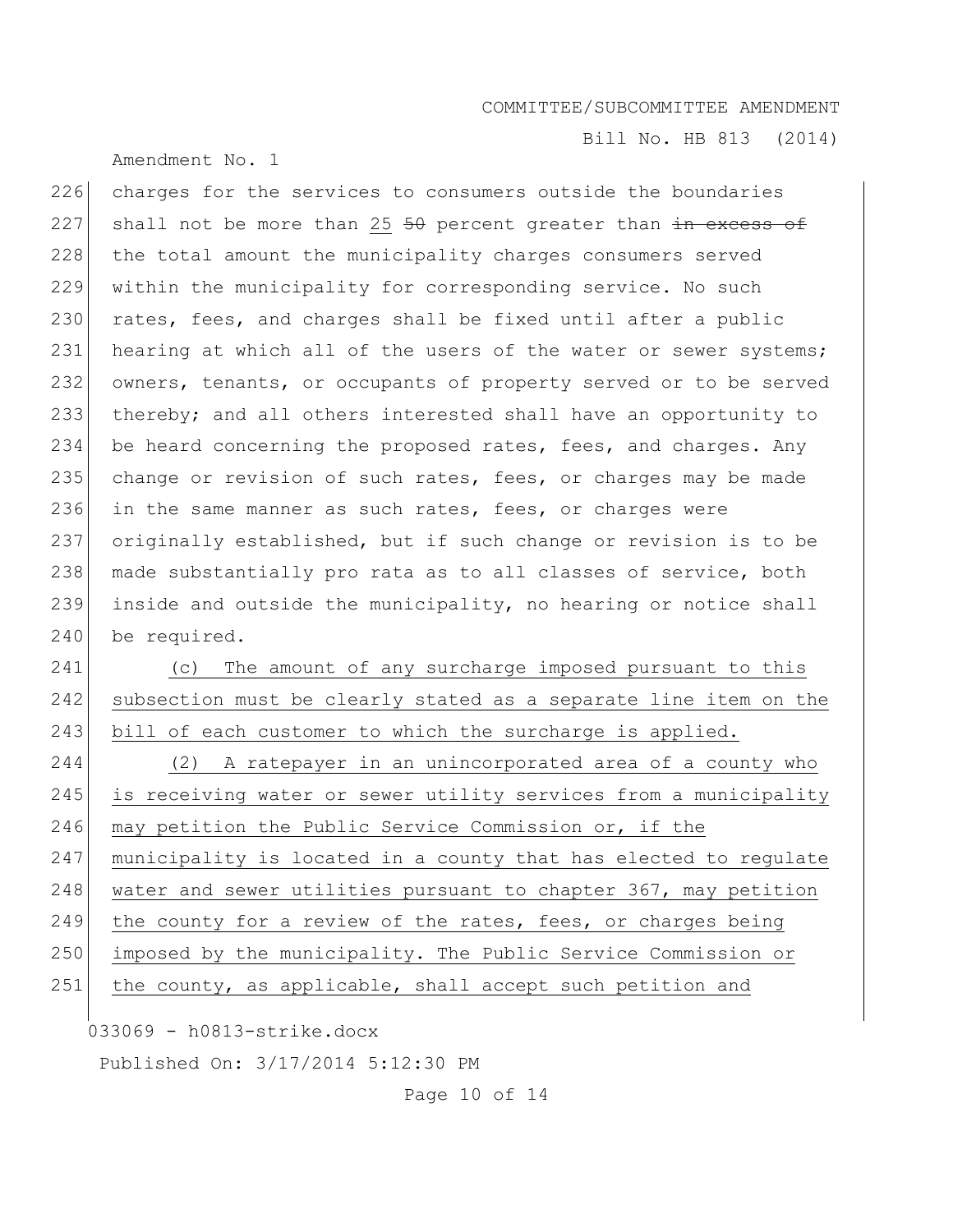Bill No. HB 813 (2014)

Amendment No. 1

252 determine whether such rates, fees, and charges are just and 253 equitable.

254 (3)<del>(2)</del> Whenever any municipality has engaged, or there are 255 reasonable grounds to believe that any municipality is about to 256 engage, in any act or practice prohibited by subsection  $(1)$ , a 257 civil action for preventive relief, including an application for 258 a permanent or temporary injunction, restraining order, or other 259 order, may be instituted by the person or persons aggrieved.

260  $(4)$   $(3)$  This section shall apply to municipally owned water 261 and sewer utilities within the confines of a single county and  $262$  may apply, pursuant to interlocal agreement, to municipally 263 owned water and sewer utilities beyond the confines of a single 264 county.

265  $(5)$   $(4)$  In any action commenced pursuant to this section, 266 the court in its discretion may allow the prevailing party 267 treble damages and, in addition, a reasonable attorney 268 attorney's fee as part of the cost.

269 Section 5. Subsection (4) of section 367.071, Florida 270 Statutes, is amended to read:

271 367.071 Sale, assignment, or transfer of certificate of 272 authorization, facilities, or control.-

 $273$  (4) An application shall be disposed of as provided in s. 274 367.045, except that:

275 (a) The sale of facilities, in whole or part, to a 276 governmental authority shall be approved as a matter of right; 277 however, before taking any official action, the governmental

033069 - h0813-strike.docx

Published On: 3/17/2014 5:12:30 PM

Page 11 of 14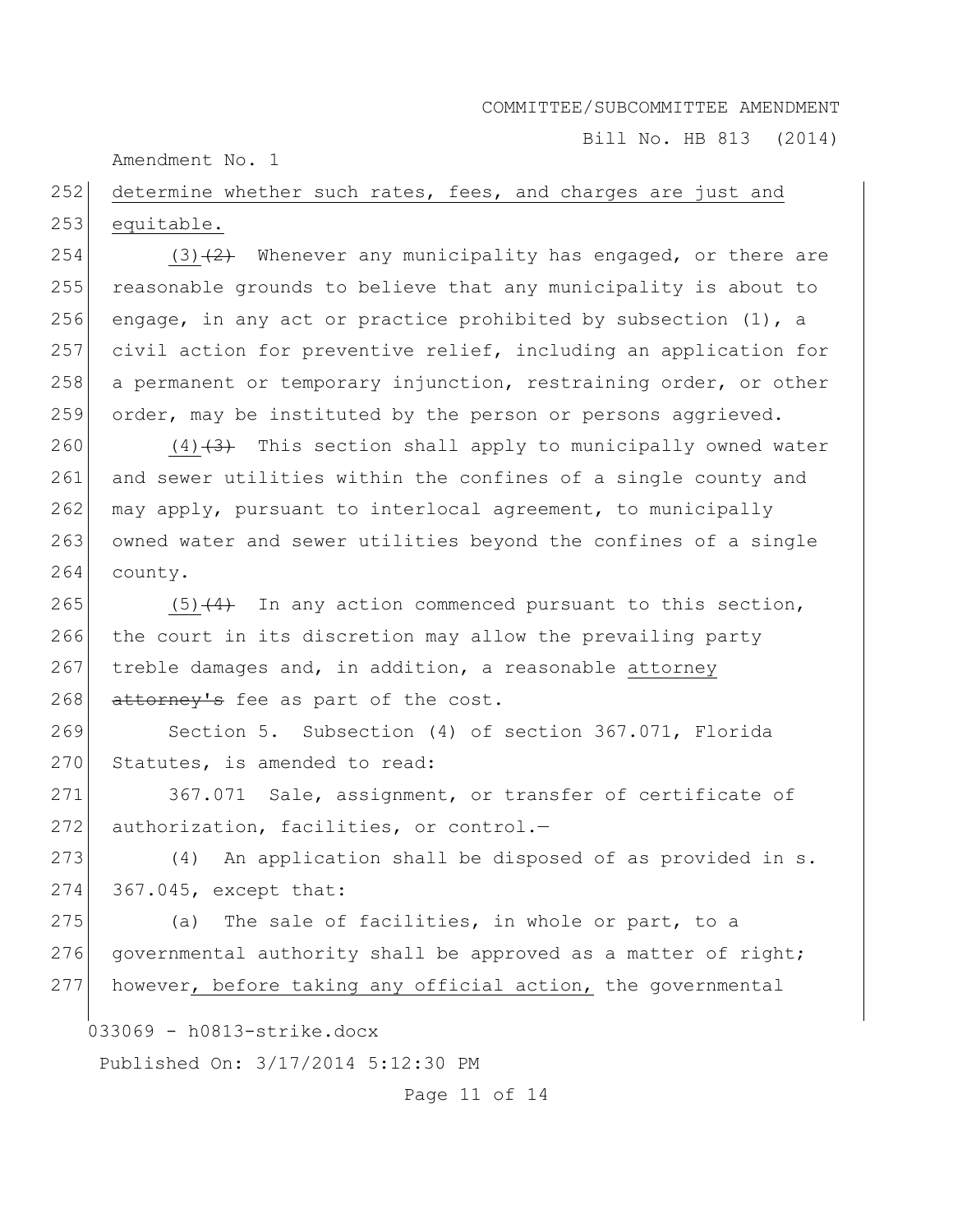Bill No. HB 813 (2014)

Amendment No. 1

278 authority shall<del>, prior to taking any official action,</del> obtain 279 from the utility or commission with respect to the facilities to 280 be sold the most recent available income and expense statement, 281 balance sheet, and statement of rate base for regulatory 282 purposes and contributions-in-aid-of-construction. Any request 283 for rate relief pending before the commission at the time of 284 sale is deemed to have been withdrawn. Interim rates, if 285 previously approved by the commission, must be discontinued, and 286 any money collected pursuant to interim rate relief must be 287 refunded to the customers of the utility with interest.

288 (b) Notwithstanding paragraph (a), approval of the 289 commission is required before a municipality acquires, in whole 290 or in part, the facilities of a utility that will be used to 291 serve ratepayers in the unincorporated area of a county. If the 292 municipality is located in a county that has elected to regulate 293 water and sewer utilities pursuant to chapter 367, approval of 294 the county is required. The municipality shall provide, for 295 review by the commission or county, as applicable, its proposed 296 rate structure, including proposed rates, fees, and charges for 297 ratepayers within the municipal boundaries and for ratepayers in 298 the unincorporated area of the county to be served by the 299 municipality. The commission or county, as applicable, shall 300 approve the transfer on the following conditions:

301 1. The municipality has obtained from the utility or 302 commission, with respect to the facilities to be sold, the most  $303$  recent available income and expense statement, balance sheet,

033069 - h0813-strike.docx

Published On: 3/17/2014 5:12:30 PM

Page 12 of 14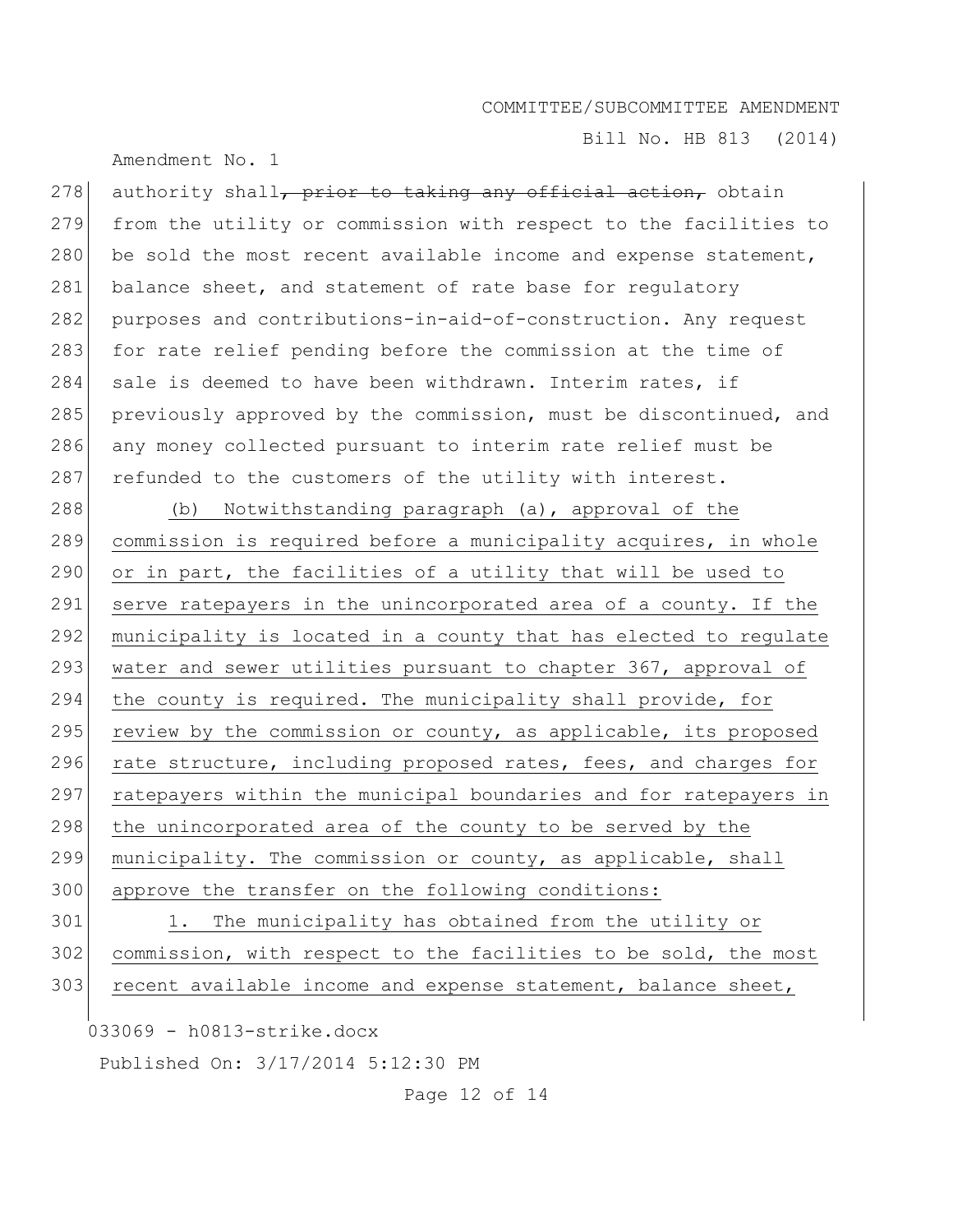Bill No. HB 813 (2014)

Amendment No. 1

033069 - h0813-strike.docx Published On: 3/17/2014 5:12:30 PM 304 and statement of rate base for regulatory purposes and 305 contributions-in-aid-of-construction; 306 2. The purchase price in excess of rate base is reflective 307 of all cost savings as a result of the transfer; 308 3. The transfer will result in improved quality of 309 service; 310 4. The transfer will achieve lower operating costs; 311 5. The transfer will result in an increased ability to 312 attract capital; and 313 6. The transfer will result in more professional and 314 experienced managerial, financial, technical, and operational 315 resources. 316 (c)  $\left(\frac{b}{b}\right)$  When paragraph (a) does not apply, the commission 317 shall amend the certificate of authorization as necessary to 318 reflect the change resulting from the sale, assignment, or 319 transfer. 320 Section 6. This act shall take effect July 1, 2014. 321 322 323 **-----------------------------------------------------** 324 **T I T L E A M E N D M E N T** 325 Remove everything before the enacting clause and insert: 326 An act relating to water and wastewater utilities; providing a 327 short title; amending s. 153.03, F.S.; prohibiting a county from 328 providing water or sewer services in unincorporated areas 329 covered by an agreement with a municipality to provide such

Page 13 of 14